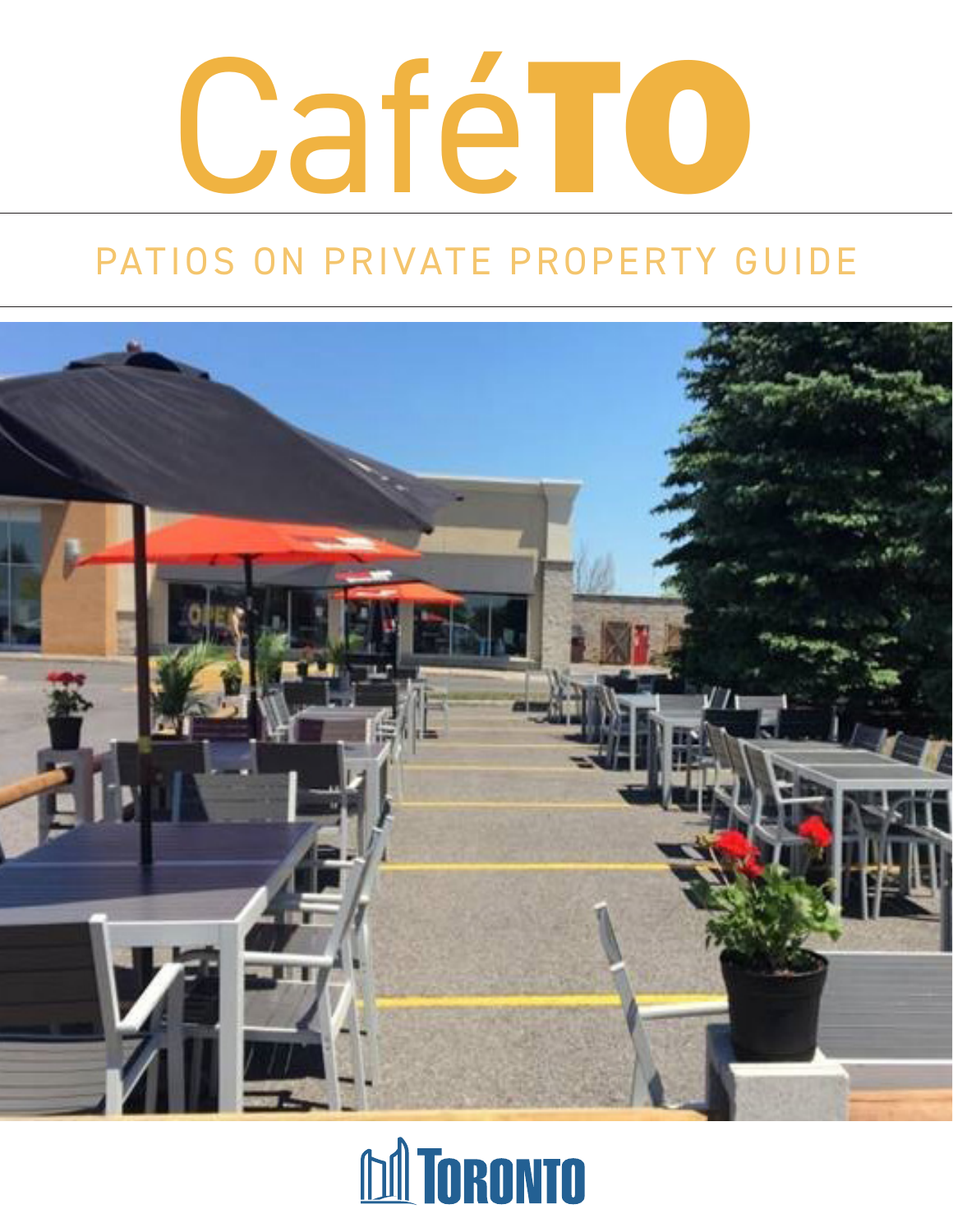The City of Toronto is providing expanded outdoor dining opportunities for restaurant and bar owners/operators located in Toronto on private property and the public rightof-way (sidewalks and curb lanes).

### PATIOS ON PRIVATE PROPERTY

Outdoor patios associated with restaurants and bars are often located on private property. The City of Toronto has enacted temporary use zoning bylaws to permit larger outdoor patios than would otherwise be permitted and to allow outdoor patios in parking lots.

If your outdoor patio proposal is located entirely on private property, complies with the Zoning Bylaw, and does not incorporate any structures that require a building permit (see page 5 for a description of structures requiring a building permit), then you do not need to obtain City permission prior to the installation. You do not need City permission to install a modest fence or guardrail.

If you are a tenant, seek permission from property management to determine if they will permit an outdoor patio on their property.

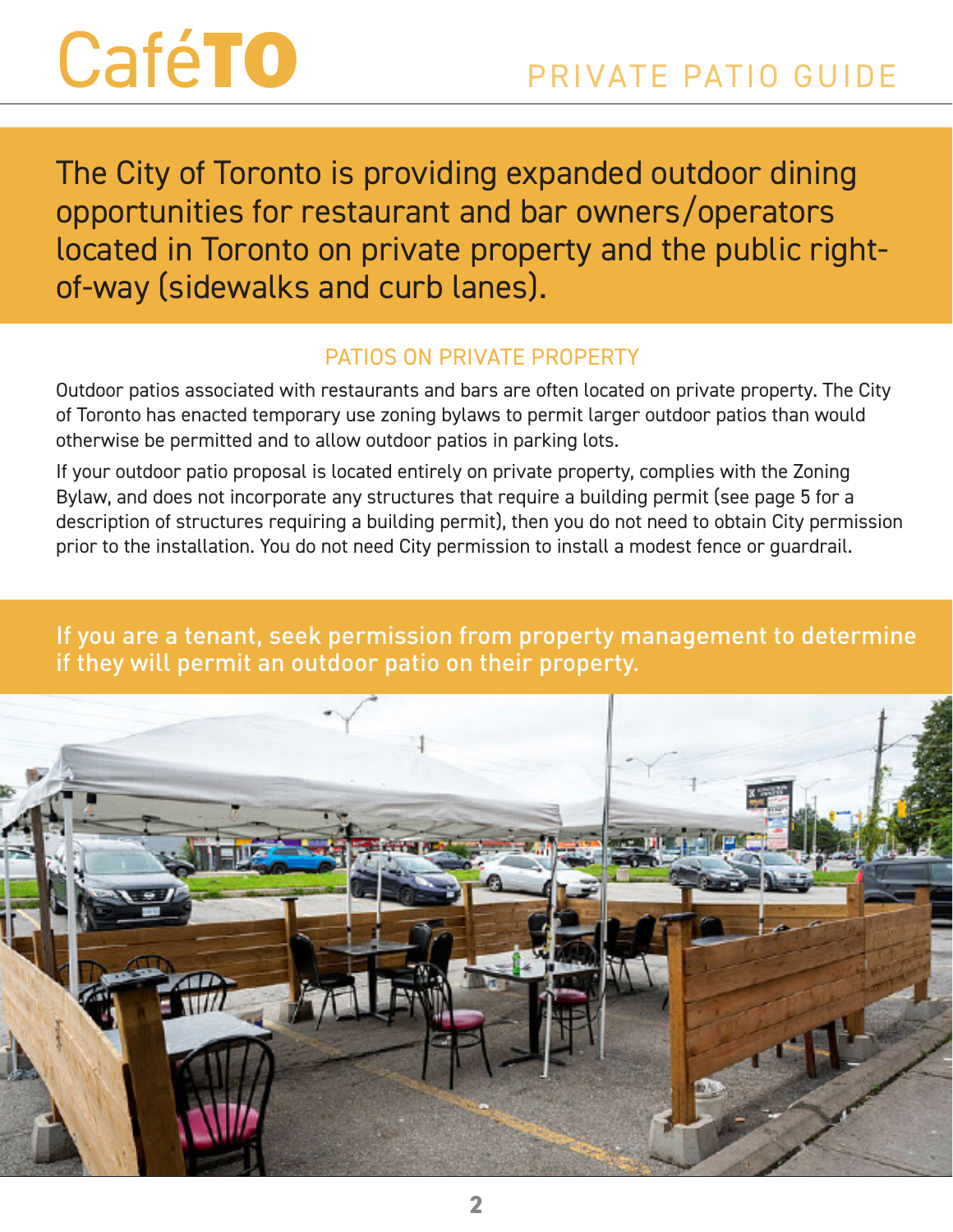### ZONING REGULATIONS FOR OUTDOOR PATIOS

Outdoor patios on private property are regulated by the City's Zoning Bylaws. Many of the zoning rules are intended to manage potential conflicts between outdoor patios and other nearby properties. Zoning permissions for outdoor patios can vary depending on the zone, unique circumstances of a property, or which Zoning Bylaw is in force.

A restaurant, bar or café that is located in a mixed use, commercial or employment zone can usually operate an outdoor patio without any special zoning permissions. In most cases, your patio will need to meet the following rules:



You can install an outdoor patio on the ground that has an area up to 50 per cent of the interior floor area of your establishment, or 50 square metres, whichever is greater. (If the patio is above the first storey – such as on a rooftop – the maximum size is 30 per cent of the interior floor area of your establishment, or 30 square metres.)



### **SFTBACK**

An outdoor patio must be at least 30 metres from all properties in a residential zone. If the patio is located above the first storey (for example, on a rooftop), the required distance increases to 40 metres.

## $(\mathsf{P})$ PARKING

The outdoor patio can occupy parking spaces, if those spaces are not required for a residential use or are not accessible parking spaces. The adjacent driving aisle between the parking spaces may also be occupied, provided it does not block access to other parking spaces.



An outdoor patio may not provide entertainment, such as performances, music or dancing.



If your property abuts a residential property, a fence must be installed along the portion of the outdoor patio parallel to the rear property line.

These are general guidelines. If elements of your patio proposal are not addressed in this guide or you would like to find out if your proposed patio complies with the Zoning Bylaw, you can submit a

**[https://www.toronto.ca/services-payments/building-construction/preliminary-zoning-reviews](https://www.toronto.ca/services-payments/building-construction/preliminary-zoning-reviews-information/apply-for-a-zoning-review/preliminary-project-review/)[information/apply-for-a-zoning-review/preliminary-project-review/](https://www.toronto.ca/services-payments/building-construction/preliminary-zoning-reviews-information/apply-for-a-zoning-review/preliminary-project-review/)**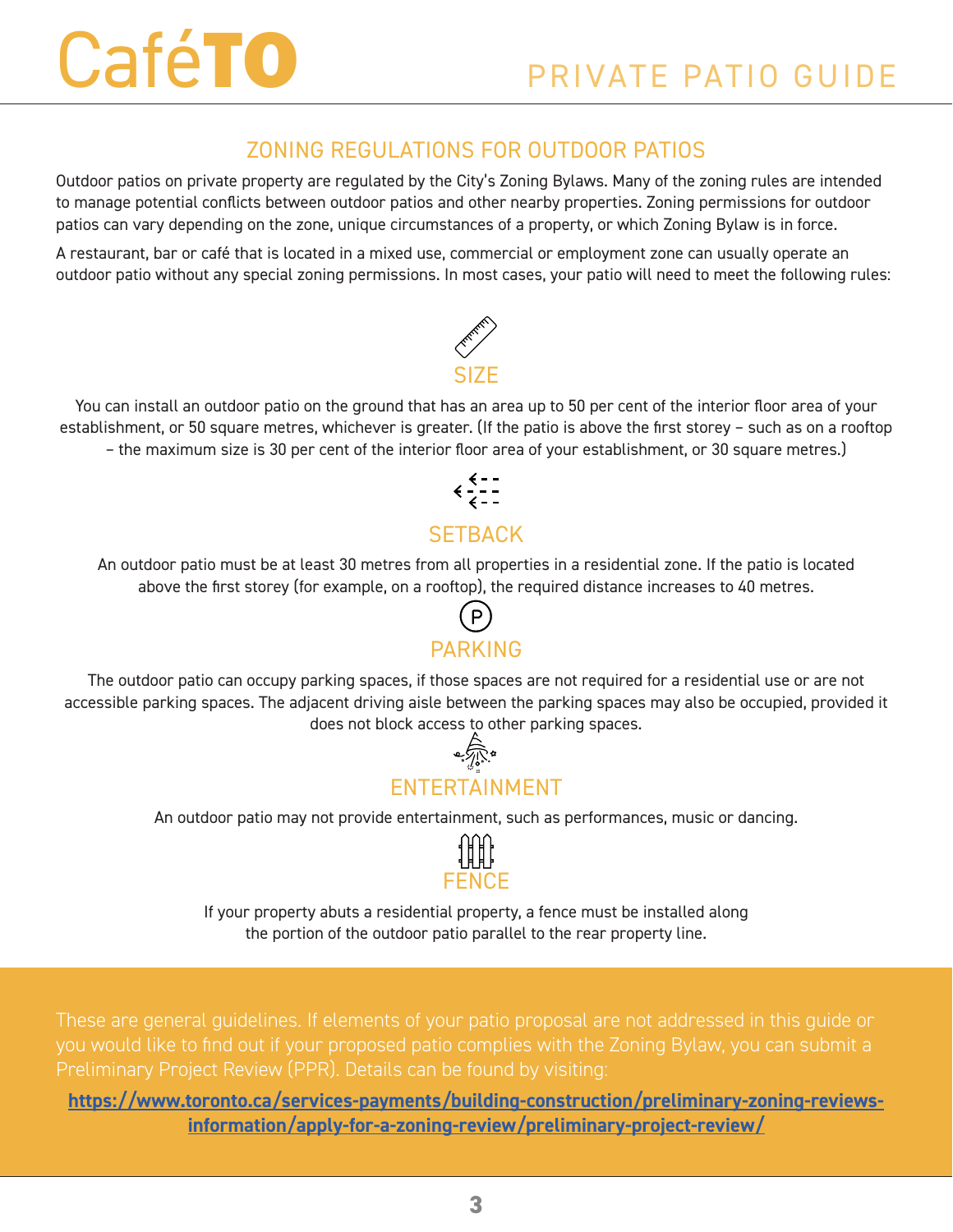

**This document is provided as general guidance. More details describing the regulations regarding patios on both private and public property can be found in the CaféTO Guidebook available at** [toronto.ca/CafeTO](https://www.toronto.ca/business-economy/business-operation-growth/covid-19-economic-support-recovery-for-businesses/covid-19-cafeto/)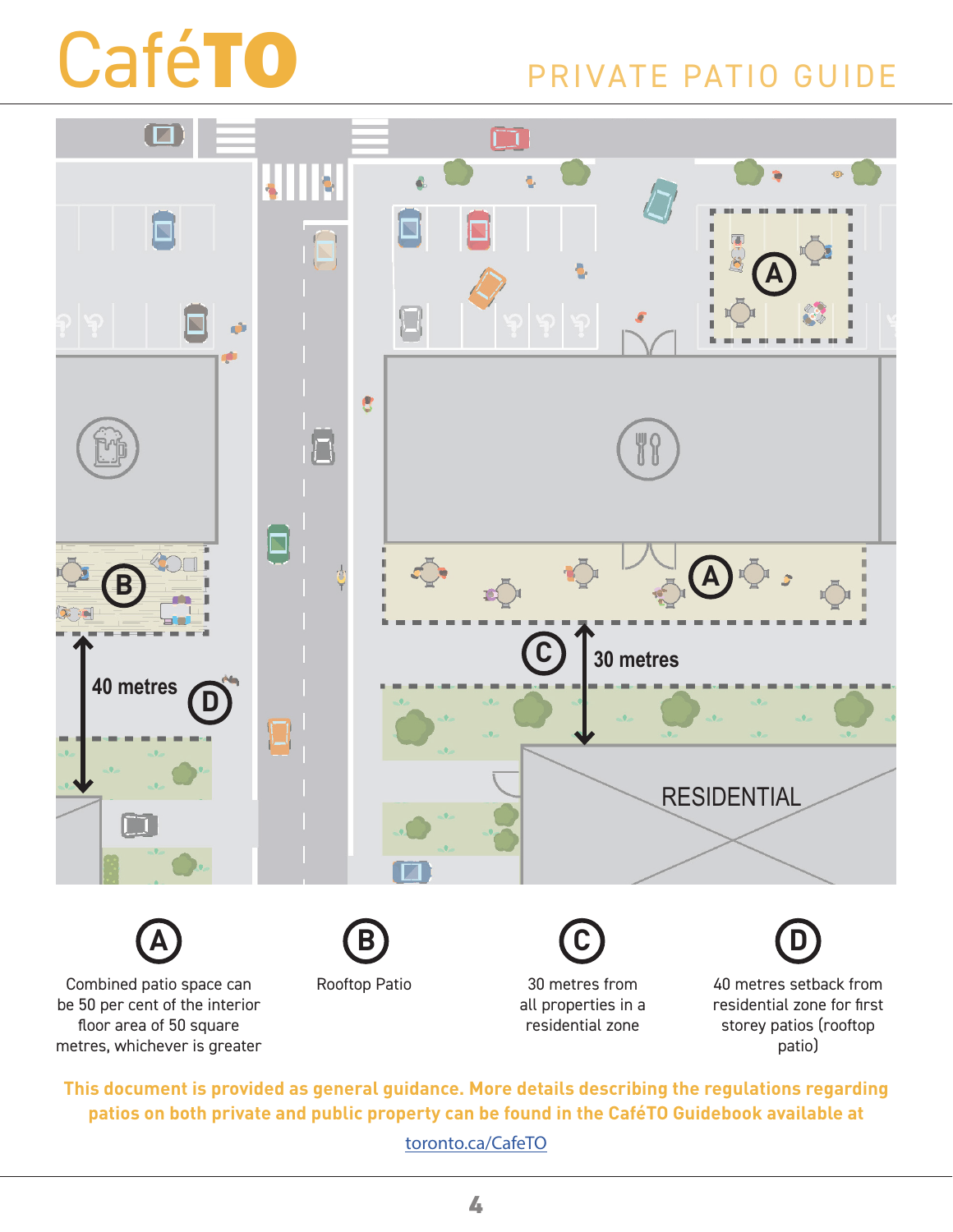### Do you want to construct a structure or enclosure around your outdoor patio?

If your outdoor patio will incorporate additional structures like a raised platform, you may require a building permit and there may be zoning rules that prevent or regulate a structure or enclosure on a patio. There are also provincial Building Code regulations, fire safety regulations, and public health regulations that **must be considered**.

## Temporary Tents & Building Permits

Temporary tents and structures may be possible on private property but may require a building permit.

\*\* To meet current public health regulations, an area that is covered by a roof, canopy, tent, awning or other element, must have at least two full sides open to the outdoors and cannot be blocked by other walls or physical barriers.

A building permit for a temporary tent is not required if the tent is:

- Less than 60 square metres in aggregate ground area
- Not attached to a building
- Constructed more than three metres from other structures per [Ontario Building Code](https://www.ontario.ca/page/ontarios-building-code)

Tents may not obstruct required exits from buildings nor obstruct any fire access route.



### **CaféTO Property Improvement Program**

Café operators are now eligible for a matching grant of up to \$7,500 to cover 50 per cent of the cost of eligible property or site improvements related to curb lane café installations, sidewalk cafés or patios on private property, through the CaféTO Property Improvement Program. More information, including the application is available at CaféTO Property Improvement Program - City of Toronto.

> You should discuss any proposal for a structure with the Toronto Building Division. They can also provide more information on building permits and regulations.

Call: 416-397-5330 Monday to Friday 8:30 a.m. to 4:30 p.m.

or

**[https://www.toronto.ca/services-payments/building-construction/apply-for-a-building-permit/building](https://www.toronto.ca/services-payments/building-construction/apply-for-a-building-permit/building-permit-application-guides/guides-for-structures/tents-and-temporary-structures/)[permit-application-guides/guides-for-structures/tents-and-temporary-structures/](https://www.toronto.ca/services-payments/building-construction/apply-for-a-building-permit/building-permit-application-guides/guides-for-structures/tents-and-temporary-structures/)**